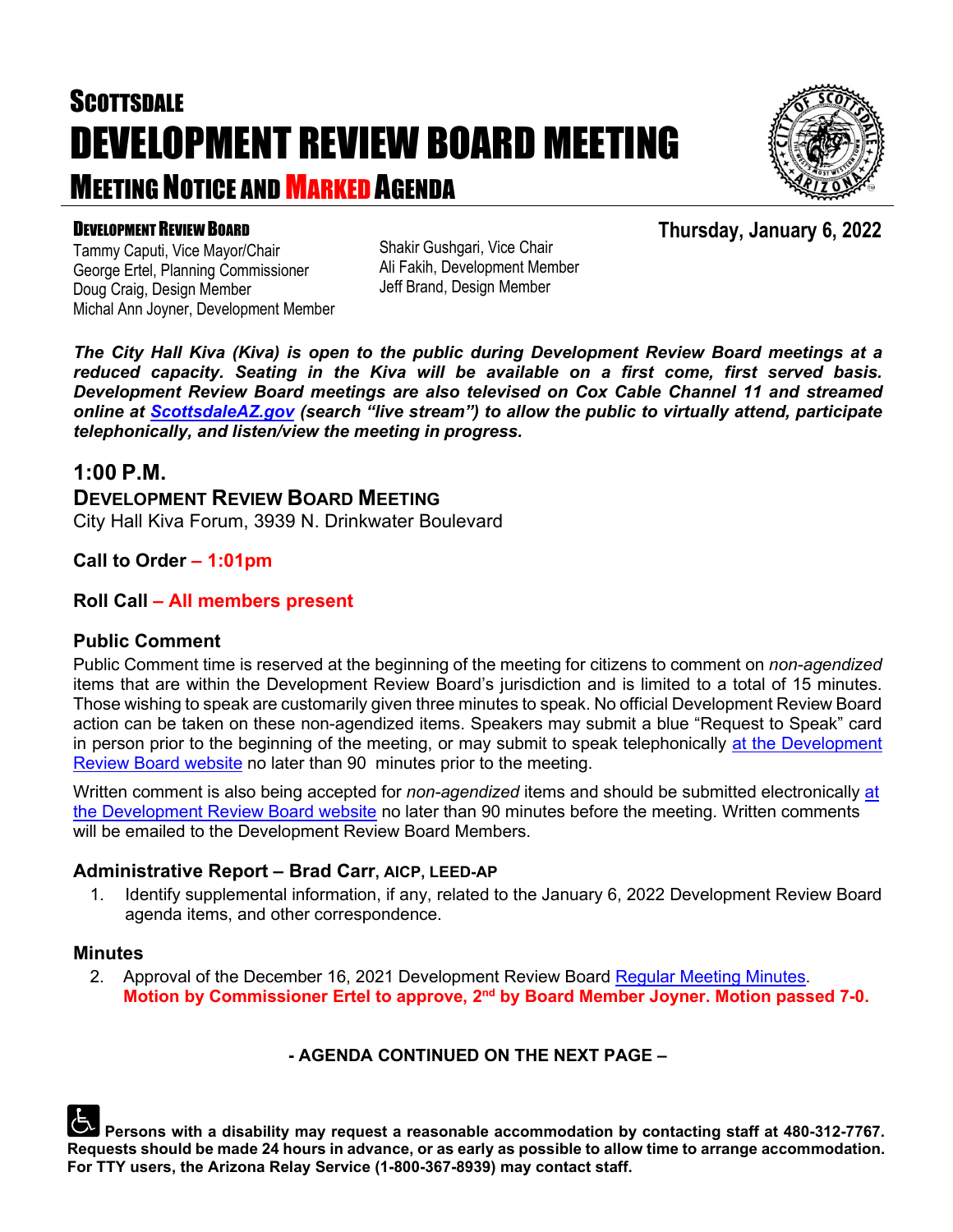# ACTION ITEMS

**How the Action Agenda Works:** The Development Review Board may take one vote to act on all items on the Continuance Agenda and one vote on all items on the Consent Agenda or may remove individual items for further discussion as appropriate. The Development Review Board takes separate action on each item on the Regular Agenda.

Persons interested in speaking on any agenda item may **submit a blue "Request to Speak" card in person prior to the beginning of public testimony or may sign up to speak telephonically [at the](https://www.scottsdaleaz.gov/boards/development-review-board/spoken-comment)  [Development Review Board website](https://www.scottsdaleaz.gov/boards/development-review-board/spoken-comment) no later than 90 minutes prior to the meeting.** Those wishing to speak are customarily given three minutes to speak on each item. Additional time may be granted to a designated speaker representing two or more persons (please submit cards together). Persons interested in submitting a written comment on any item may **submit a yellow "Written Comments" card in person prior to the beginning of public testimony or may submit electronically [at the Development Review](https://www.scottsdaleaz.gov/boards/development-review-board/public-comment)  [Board website](https://www.scottsdaleaz.gov/boards/development-review-board/public-comment) no later than 90 minutes prior to the meeting.**

# CONSENT AGENDA

#### 3. [28-DR-2021 \(Juggernaut\)](https://eservices.scottsdaleaz.gov/planning/projectsummary/dr_reports/DR_28_DR_2021.pdf)

Request for approval of a site plan, landscape plan, and building elevations for a new two-story office/warehouse building, with approximately 28,550 square feet of building area, on a +/- 1.83-acre site located at 9259 E. Verde Grove View, with Industrial Park, Planning Community District (I-1 PCD) zoning.

Staff contact is Meredith Tessier, 480-312-4211

**Applicant contact is Danny Macias, 480-966-4001 Motion by Board Member Craig to approve 28-DR-2021, 2nd by Commissioner Ertel. Motion passed 7-0.**

#### 4. [32-DR-2021 \(McDowell Hayden Retail\)](https://eservices.scottsdaleaz.gov/planning/projectsummary/dr_reports/DR_32_DR_2021.pdf)

Request for approval of a site plan, landscape plan, and building elevations for two (2) separate pad buildings on a +/-1.4-acre portion of a +/-2.6-acre site located at 8101 E. McDowell Road, with Highway Commercial (C-3) zoning.

Staff contact is Jeff Barnes, 480-312-2376

**Applicant contact is Neil Feaser, 602-955-3900**

**Item moved to the Regular Agenda. Motion by Board Member Craig to approve 32-DR-2021, 2nd by Board Member Joyner. Motion passed 7-0.**

### REGULAR AGENDA

5. [50-DR-2021 \(Discount Tire Exterior Repaint\)](https://eservices.scottsdaleaz.gov/planning/projectsummary/dr_reports/DR_50_DR_2021.pdf)

Request for approval of a new color palette for the exterior of an existing vehicle repair business on a a +/- 1.08-acre site located at 2301 N. Scottsdale Road, with Highway Commercial (C-3) zoning. Staff contact is Omar Smailbegovic, 480-312-3087

#### **Applicant contact is George Guilford, 480-606-6161**

**Motion by Board Member Brand to continue the application to the 1/20/2022 DRB hearing, 2nd by Commissioner Ertel. Motion passed 7-0.**

6. 2022 Election of Vice Chair

The five (5) Public Members of the Development Review Board will nominate and elect a Vice Chair. **Motion by Vice Chair Gushgari to nominate Board Member Craig as Vice Chair, 2nd by Joyner. Motion passed 4-0, with Board Member Craig, Vice Mayor Caputi and Commissioner Ertel abstaining.**